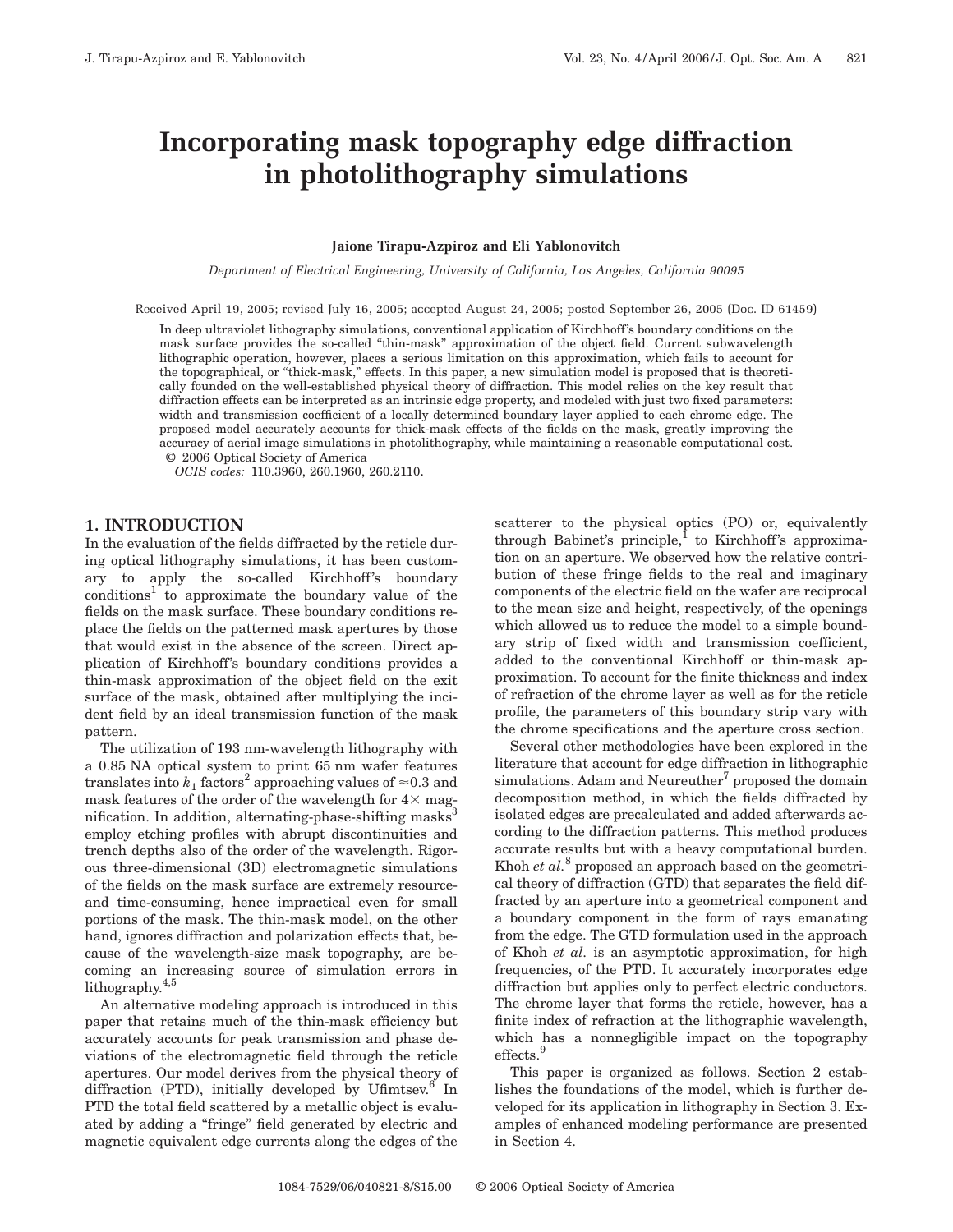# **2. PHYSICAL THEORY OF DIFFRACTION APPLIED TO APERTURES ON CONDUCTING SCREENS**

The interpretation of diffraction as the interference of the incident wave with a boundary wave generated at the object edge was suggested by Young prior to publication of the Huygens–Fresnel theory in 1818. Later, in 1896, Sommerfeld obtained a rigorous theoretical solution of the diffraction of an electromagnetic plane wave from a perfectly conducting half-plane. The asymptotic expansion of Sommerfeld's rigorous solution can be separated into a geometrical optics contribution in the form of the incident and reflected waves, and a boundary contribution in the form of a cylindrical wave emanating from the edge. This boundary diffraction wave propagates through both lit and shadow regions, hence rigorously confirming Young's ideas.

In a source-free homogeneous medium, a general solution of an electromagnetic scattering problem is obtained by adding to the incident fields the so-called scattered fields **E**S, **H**<sup>S</sup> produced by equivalent induced sources on the scattering object's surface. The following common representation of the scattered electromagnetic field is known as the Franz formula<sup>10</sup>:

$$
\mathbf{E}^{\mathbf{S}} = -j\omega\mu\mathbf{A} - j\frac{1}{\omega\epsilon}\nabla(\nabla\cdot\mathbf{A}) - \nabla\times\mathbf{F},
$$
 (1)

$$
\mathbf{H}^{\mathrm{S}} = -j\omega\epsilon\mathbf{F} - j\frac{1}{\omega\mu}\nabla(\nabla\cdot\mathbf{F}) + \nabla\times\mathbf{A},\tag{2}
$$

expressed here in terms of the vector potentials **A** and **F**

$$
\mathbf{A} = \int \int_{S} \mathbf{J} \frac{e^{ikr}}{4\pi r} \mathrm{d}s, \tag{3}
$$

$$
\mathbf{F} = \int \int_{S} \mathbf{M} \frac{e^{ikr}}{4\pi r} \mathrm{d}s, \qquad (4)
$$

generated by surface integration of the equivalent surface currents  $\mathbf{J} = \hat{\mathbf{n}} \times \mathbf{H}$  and  $\mathbf{M} = \mathbf{E} \times \hat{\mathbf{n}}$ .

The PO approximation is similar to Kirchhoff's boundary conditions in that the field is assumed to be unperturbed by the boundaries of the scattering object. Kirchhoff's approach attempts to determine the field behind an opaque screen with an aperture and it can be shown to be equivalent, through Babinet's principle,<sup>1,11</sup> to the PO approximation on a conducting plate complementary to the aperture. In PTD, the PO approximation of the equivalent currents induced on the surface of a perfectly conducting scattering object **J**PO is improved by adding a correction or fringe term **J**FR due to the presence of the edge discontinuity. Based on Sommerfeld's rigorous solution for the field diffracted by a perfectly conducting edge,  $U$ fimtsev $^{12}$ deduced the expression of this fringe current for metallic objects in terms of integrals in the complex plane. He observed that it concentrates mainly near the edge, but its decreasing tail extends to infinite distance over an infinitely narrow and infinitely long strip on the metal surface as indicated in Fig. 1(a). A similar formulation can be derived for the equivalent currents induced on an aperture in a conducting screen, that is,  $M = M^K + M^{FR}$ , where the first term on the right-hand side represents the Kirchhoff approximation and the second term represents the fringe currents, both extending on the aperture surface as illustrated in Fig. 1(b). The fields generated by these fringe currents are obtained as

$$
\mathbf{F}^{\text{FR}} = \int_C \int_0^\infty \mathbf{M}^{\text{FR}} \frac{e^{ikr}}{4\pi r} d\,\pi dl. \tag{5}
$$

For perfect conductors and in the limit in which  $kr \rightarrow \infty$ , the surface integral (5) is reduced asymptotically to a line integral over the edge. Ufimtsev<sup>12</sup> provided expressions for the fringe fields, valid at every point in space.

We applied the asymptotic expression of Eq.  $(5)$ , that is, Eq. (A1) (See Appendix A), to calculate the aperture fringe fields of a rectangular aperture of width *w* and height *h* on the perfectly conducting plate of Fig. 2. The resultant diffracted far field was then simulated to pass through an imaging system of  $4 \times$  reduction factor such that, even with high NA, the angle formed by the diffraction orders collected at the entrance pupil can be assumed small. $^{13}$ Under these circumstances, it is observed that the correction term of the field attributed to the fringe fields obeys, at the center of the image plane  $(x=y=0)$ , the relation

$$
\mathbf{E}_{\text{image}} = \mathbf{E}_{\text{image}}^{\text{K}} + \mathbf{E}_{\text{image}}^{\text{FR}} = \mathbf{E}_{\text{image}}^{\text{K}} \left( 1 + \frac{\Delta \mathbf{E}}{\mathbf{E}} \right),
$$
 (6)

with



Fig. 1. (a) Geometry of a half-plane edge tangential to each point of the aperture edge. The integration strips on the metal surfaces along the diffraction cone are responsible for the edge waves diffracted by the object boundary. (b) Through Babinet's principle the integration strips are taken on the edge complementary aperture.



Fig. 2. Application of PTD to a rectangular aperture on perfectly electrically conducting plate and imaging through a  $4\times$ , NA=0.85 optical system. Relative error on the field amplitude due to edge diffraction is measured at the peak of the image.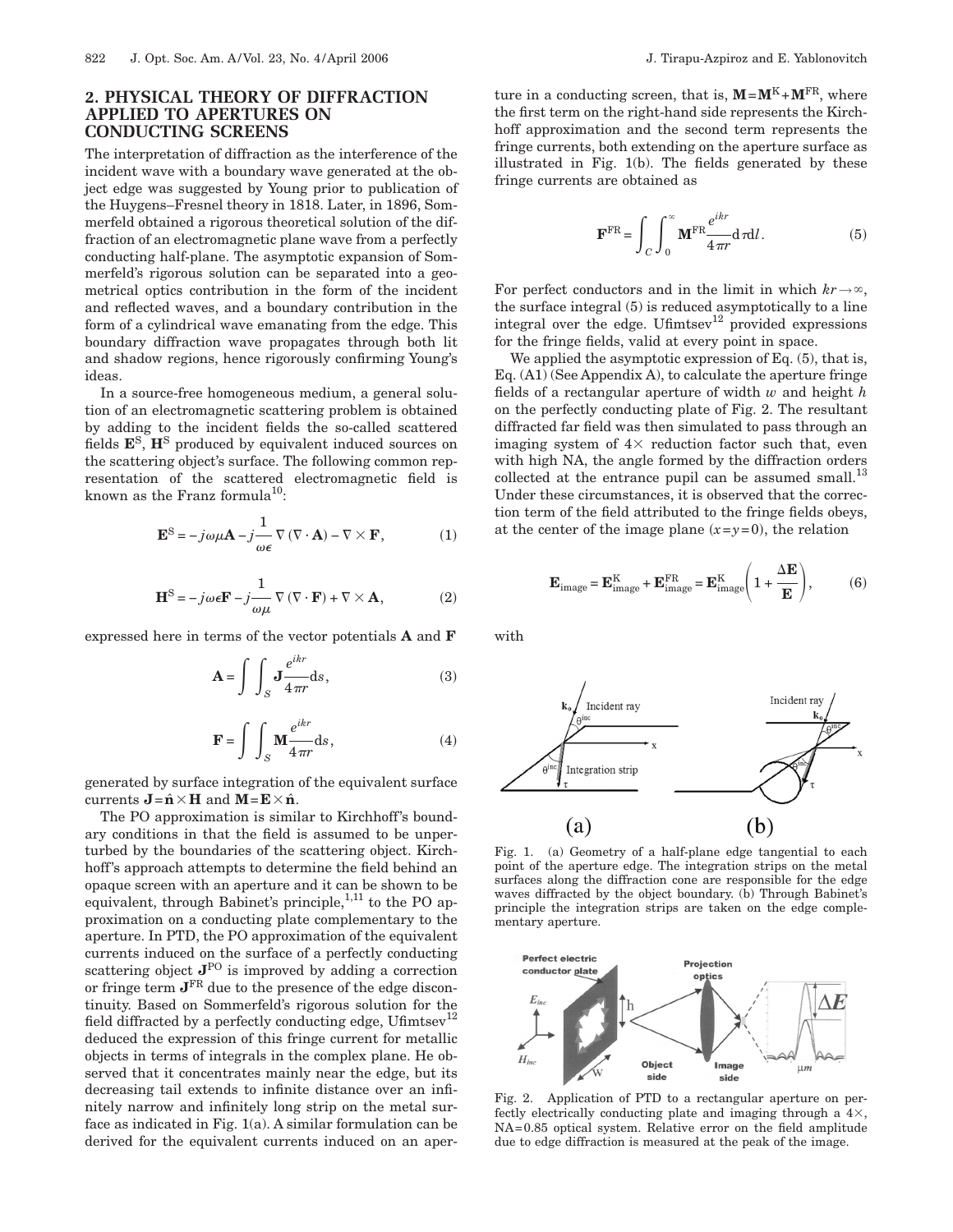$$
\frac{\Delta E}{E} = \frac{E_{\text{image}}^{\text{FR}}}{E_{\text{image}}^{\text{K}}} \approx -\frac{j}{2k} \frac{(2h + 2w)}{hw} = -\frac{j}{2k} \frac{4}{2hw} = -j \frac{4\Delta d}{d_{effective}}.
$$
\n(7)

This result indicates that the relative error on the electric field amplitude due to the fringe fields, which are ignored in the Kirchhoff approximation, is inversely proportional to the effective opening size measured as the harmonic mean of the opening width *w* and height *h*. The harmonic mean is defined as twice the product of the sides divided by its sum. In other words, this inverse dependence of the relative error on the opening size can be expressed as the ratio of the area covered by a strip of width  $\Delta d$  placed along the edges of the openings to the total area of the opening, as outlined in

$$
\frac{\Delta E}{E} = \frac{E_{\text{image}}^{\text{FR}}}{E_{\text{image}}^{\text{K}}} \approx -j \frac{(2h + 2w)\Delta d}{hw} = -j \frac{\text{boundary layer area}}{\text{total area}}.
$$
\n(8)

This last interpretation of Eq. (8) suggests a transformation of the infinite integral (5), expressed in terms of fringe currents, to a finite surface integral along the aperture boundary and on a layer of thickness  $\Delta d$ ; that is

$$
\mathbf{F}^{\text{FR}} = -j \int_C \int_0^{\Delta d} \mathbf{M}^{\text{K}} \frac{e^{ikr}}{4\pi r} d\tau d\tau, \tag{9}
$$

where the equivalent current  $M<sup>FR</sup>$  is replaced by the simpler  $\mathbf{M}^K = \mathbf{E}^{inc} \times \hat{\mathbf{n}}$ . When adding Eq. (9) to the Kirchhoff approximation, it can be graphically interpreted as a correction strip of width  $\Delta d=1/2k$  and transmission coefficient −*j* added to the edges of the aperture.

# **3. APERTURES ON THICK MASKS**

The PTD, as well as the results of Section 2 that were derived from its application to apertures, considered infinitely thin, perfect conductors. The chrome layer where the photomask is patterned, however, has a finite index of refraction at the wavelengths of lithography operation and cannot be regarded as a perfect conductor. In addition, it has a finite thickness and is covered by a thick layer of glass that can be etched to create phase-shifting features on the mask as illustrated in Fig. 3. The trench of the 180°-shifter opening of Fig. 3 is etched to a depth such that light propagating through is exactly 180° out of phase relative to light propagating through the unetched or clear opening. As a consequence, the correction strip thickness  $\Delta d=1/2k$  and transmission coefficient  $-j$  in Eq. (8), deduced analytically for the ideal case of an infinitely thin perfect conductor, cannot be applied to approximate the field diffracted by photomasks.

In order to derive the parameters of a similar inverse relation of the Kirchhoff approximation error on the aperture effective size *d*, comparison of the aerial electric field at the focal plane produced by various phase-shifting thick masks with that produced by their corresponding ideal thin-mask models was performed for both clear and 180°-shifter openings. The relative error in amplitude re-



Fig. 3. Reticle cross sectional profile of typical alternatingphase-shifting masks.



Fig. 4. Error measurement on aerial image field amplitude due to the thin-mask approximation relative to the rigorously evaluated mask field.

sulting from the application of the Kirchhoff approximation to these structures was then measured at the peak of the aerial image field in a similar fashion to that in Section 2, and is illustrated in Fig. 4. Rigorous evaluation of the field on the surface of a 95-nm-thick chrome layer mask with an index of refraction at 193 nm wavelength equal to 0.84−*j*1.65, and covered by a thick layer of 1.563 refractive-index glass, as illustrated in Fig. 3, was simulated through the finite-difference-time-domain software TEMPEST  $6.0<sup>14</sup>$  Next, a vectorial formulation of the imaging process was applied to evaluate the aerial images at the wafer plane generated by a  $4\times$  system with NA =0.85 and operating at 193 nm. $^{13}$ 

The error due to Kirchhoff approximation in the real and imaginary parts of the field's main polarization component was calculated separately. The deficit of the real component of the FDTD field relative to the thin-mask field for both square and rectangular openings illuminated by a coherent, normally incident, plane wave is shown in Fig. 5(a). It exhibits the same reciprocal dependence on the size of the opening (measured as the harmonic mean of its width *w* and height *h*) as was observed for apertures on perfectly conducting screens. This inverse relation can be formulated such that the error can be assumed proportional to an opaque correction width  $\Delta d$  derived, for each etching profile, from the slope of the best fitting straight line to the data points in Fig. 5(a), in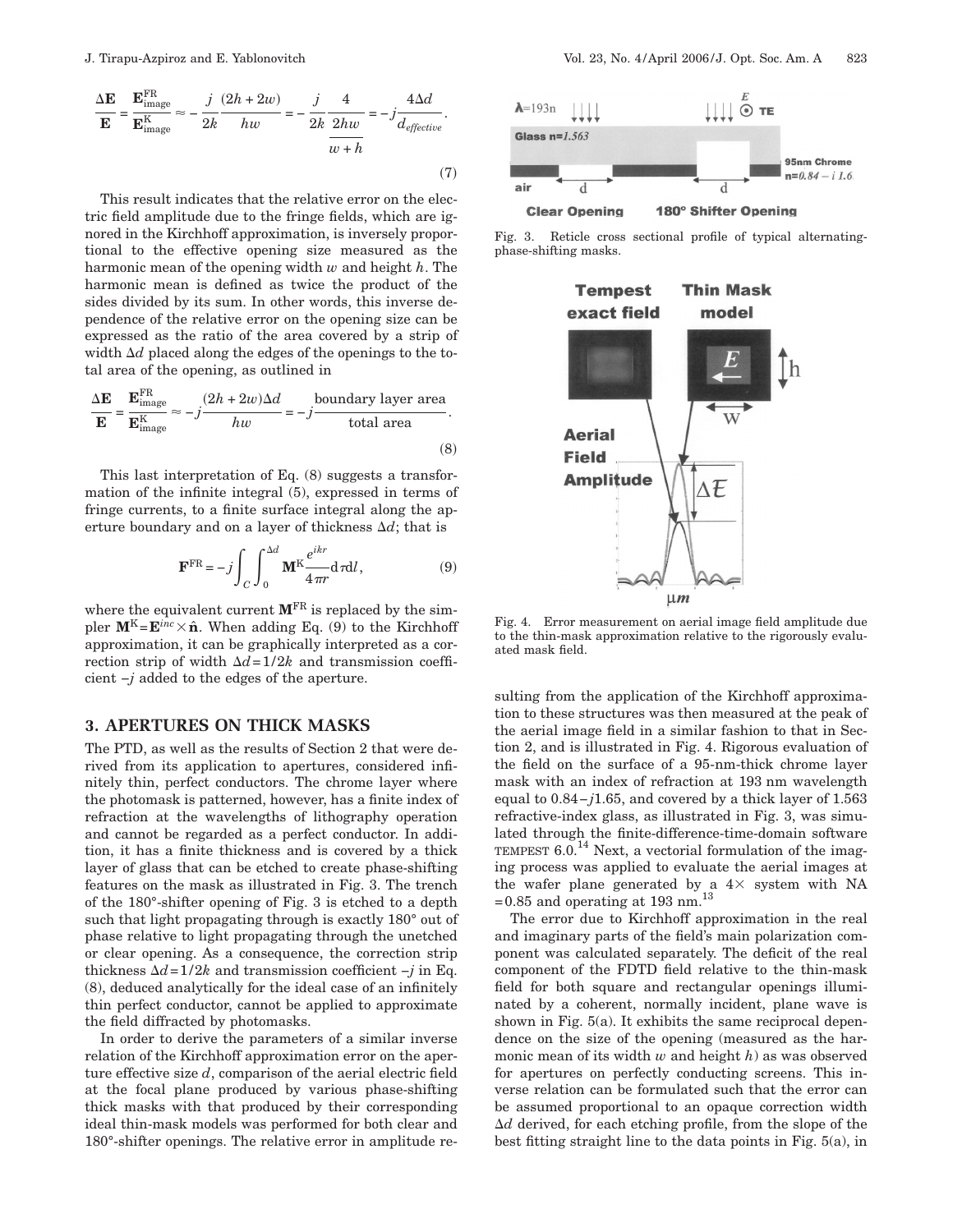a least-squares sense. This relation is expressed in Eq. (10). Graphically, the real component of the Kirchhoff approximation should be modified with an opaque correction strip, uniform with the size of the opening and to be applied on all four sides of the thin mask model regardless of polarization, as illustrated in Fig. 6(a).

Amplitude deficit = Re
$$
\left\{\frac{\Delta \mathbf{E}}{\mathbf{E}}\right\}
$$
 =  $-\frac{4\Delta d}{d} = -\frac{4\Delta d}{(2wh)/(w+h)}$ . (10)

In a similar fashion, we found that an inverse law holds for the imaginary part of the error on the aerial image field due to the thin mask approximation versus the opening height *h*, defined as the side length in the direction perpendicular to the electric field polarization. This reciprocal relation is illustrated in Fig. 5(b). Some of the data points resulting from rectangular apertures with high aspect ratios still show some deviation from the fitting line; however, use of the harmonic mean or any other dimension rather than the opening height produced a poorer fit to the inverse law. It will be shown in Section 4 that sig-



Fig. 5. (a) Log-log plot of the relative error in the real component of the electric field on the wafer produced by the thin-mask approximation, as compared with the rigorously evaluated EM field, versus the harmonic mean of the opening height and width. (b) Log-log plot of the relative error in the imaginary component as a function of opening height (opening size in the direction perpendicular to polarization).



Fig. 6. (a) Real component of the BL model. (b) Imaginary component of the BL model. (c) Final BL model as the superposition of both real and imaginary parts.

## **Table 1. Width and Transmission Coefficients of the Boundary-Layer Model for Two Types of Reticle Cross Section in Typical Alternating-Phase-Shifting-Mask Geometry**

| Opening<br>Type | Boundary<br>Width<br>(nm) | Tangential<br>Boundary | Normal<br>Boundary<br>Transmission Transmission Transmission | Interior |
|-----------------|---------------------------|------------------------|--------------------------------------------------------------|----------|
| Clear           | 24.8                      | 0.8i                   |                                                              |          |
| Shifter         | 53.0                      | $-0.30i$               |                                                              | -1       |

nificant error improvements are achieved for all cases, including those points with some deviation from the inverse law.

The corresponding parameters of width and transmission coefficient of the correction strip for the imaginary component of the field can also be deduced from the slope of the best fitting straight line to the data points, which is different for each type of etching profile. As indicated in Eq. (11), we chose to keep the correction strip width for the imaginary component equal to  $\Delta d$  in Eq. (10). This results in a final correction layer for the imaginary component of the field with a transmission coefficient equal to  $-\beta$ , on the aperture edges parallel to polarization. The correction to the total field is given by the superposition of the corresponding real and imaginary correction layers as illustrated in Fig. 6(c).

Relative imaginary error = Im
$$
\left\{\frac{\Delta \mathbf{E}}{\mathbf{E}}\right\}
$$
 =  $-\beta \frac{2\Delta d}{h}$ , (11)

Thus the final model, which we call the boundary-layer (BL) model, has a purely imaginary transmission coefficient that is proportional to the absolute value of the cosine angle between the electric field polarization and the edge direction, reaching its maximum value when the electric field is tangent to the boundary, and diminishing to zero when the field is normal to it. This simple geometric rule (cosine rule) accounts for the orientation dependence of the boundary conditions at the metal edges.

The key result of our simulations is that the thickmask effects can be interpreted to a good approximation as an intrinsic edge property, as initially suggested by Young, and modeled with just two fixed parameters: width and transmission coefficient of a locally applied boundary layer. Usually, the width of the boundary layer controls the variation in peak amplitude, while the imaginary transmission coefficient corrects phase deviations of the thick mask. These errors differ for different types of mask edge cross sections, giving rise to different boundary-layer parameters to be applied locally in the vicinity of each type of mask edge profile. Hence each mask edge specification (clear or 180° shifter) has its own set of boundary layer parameters derived from the slope of the best fitting straight line to the error data points, and collected in Table 1. These errors also vary with the chrome thickness and index of refraction. Thus the model requires new sets of parameters to be calculated, through more rigorous 3D electromagnetic simulations, whenever the mask profile is modified.

# **4. BOUNDARY-LAYER APPROXIMATION**

The conclusions of Section 3 provided the basis for the development of a simple BL model to account for electromagnetic effects in lithographic reticles. This model consists of a sophisticated version of the Kirchhoff or thinmask approximation, simply adding a layer of fixed width and transmission at every edge. The BL parameters were optimized for the field component along the direction of polarization of the incident light  $E_r$  for both amplitude and phase. This is illustrated in Fig. 7(a), where the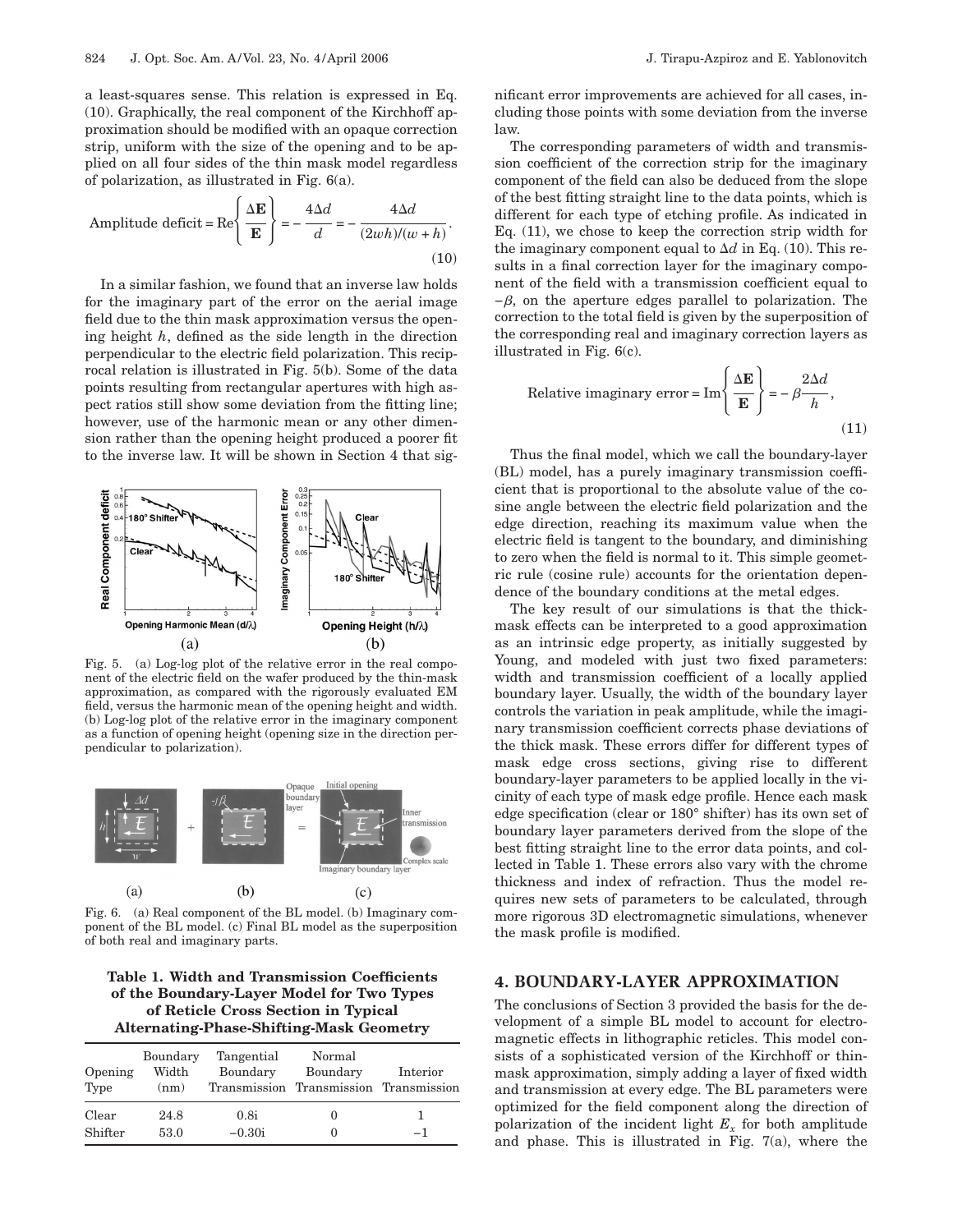

Fig. 7. Comparison between the aerial field components produced by rigorously evaluated EM TEMPEST field solutions of the object field (solid curves) and both the corresponding thin-mask approximation (dashed curves) and our BL model (dashed–dotted curves), of a 1.6 , 180°-phase-shift square mask opening. (a) Intensity and phase of the field component along the polarization direction (*x* axis); (b) intensity and phase of the field coupled to the component along the optical axis (*z* axis).



Fig. 8. Rms error in the intensity distribution, integrated over the focal plane and at two out-of-focus positions, of the approximated images relative to the rigorous EM fields for unpolarized, partially coherent illumination at 193 nm, NA=0.85,  $\sigma$ =0.6. (a) 180°-phase-shift openings; (b) clear openings.

aerial images of the rigorously evaluated mask fields (solid curves) are contrasted with their corresponding thin-mask (dashed curves) and BL (dashed–dotted curves) approximations of a 180°-phase-shifting, isolated, square aperture of side length 1.6 $\lambda$  illuminated with normal, coherent illumination at 193 nm and imaged by a 4  $\times$  reduction system of NA=0.85. The same BL parameters, however, provided similar error reductions for all cross-field coupled components arising at the exit pupil of a high-NA lens.

Figure 7(b) illustrates an example of accurate fit of the BL approximation to the rigorous field coupled along the optical axis  $E_z$ . Moreover, the BL model provided error reductions relative to the Kirchhoff approximation of  $5\times$  to  $10\times$  in all field components, as measured by the rms error on the field intensity integrated over the wafer plane

area, for both clear and 180°-shifter openings of dimensions ranging from  $1\lambda$  to  $6\lambda$  for both 193 nm and 248 nm lithography. $15$ 

Illumination in industrial applications consists of an unpolarized source of partially coherent light that reduces some of the effects associated with coherent illumination. Under the assumption of Köhler illumination  $\text{configuration}^{1}$  and based on the discretization of the source into a number of spatially incoherent point sources, imaging with partially coherent illumination in lithography is modeled as the superposition of incoherent plane waves impinging on the reticle at different incident angles. Typical printing situations encountered in optical lithography involve reduction factors of  $4 \times$  or  $5 \times$  and partial coherence factors of  $\sigma$  between 0.3 and 0.8, and therefore incident angles no larger than 10° with respect to the normal direction. Under such circumstances the harmonics diffracted by the reticle remain approximately constant and equal to those obtained at normal incidence, except for the corresponding shift in frequency,  $^{16}$  thus allowing the utilization of the same BL parameters deduced for normal incidence in Section 3 for the off-axis components.

Unpolarized (both TE and TM components were added incoherently), conventional, partially coherent illumination was used at 193 nm with a system of NA=0.85 and  $\sigma$ =0.6 to simulate the aerial images due to the range of isolated spaces with sizes between  $1\lambda$  and  $6\lambda$  on the mask analyzed in Section 3. The rms error in the intensity distribution integrated over the wafer plane area was calculated for the aerial images generated by the modeled mask fields relative to the rigorous electromagnetic fields. Figures 8(a) and 8(b) are plots of the rms error for the clear and 180°-shifter openings, respectively. Some of the points in the plots show slightly larger rms errors. They correspond to rectangular apertures with high aspect ratios, which also showed the largest deviations from the fitting inverse line of the imaginary error in Fig. 5(b). Provided that transmission loss through the aperture on the thick mask is the main source of error, the use of the BL model on these points provides similar error improvements relative to the thin-mask approximation for both square and rectangular openings. In order to evaluate the effect of phase deviations, rms errors are evaluated at the focal plane and at two out-of-focus planes in Fig. 8. No significant variation of the error is observed for defocus amounts up to 0.4  $\mu$ m, proving the accuracy of the BL model within typical values of depth-of-focus.

Our BL model was also applied to dense periodic mask features such as those of Fig. 9. Figure 9(a) represents the Kirchhoff scalar approximation (thin-mask model) of a 78 nm  $(1 \times)$  half-pitch array of alternating 180°-shifter and clear lines. Figure 9(b) shows a sketch of the actual object field obtained by rigorous electromagnetic FDTD TEMPEST simulation on the mask plane of the same mask pattern and vertically polarized electric field. Finally, Fig. 9(c) shows the BL model for the same mask features and illumination conditions.

Figures  $10(a)-10(c)$ , on the other hand, correspond to the aerial image intensity at the focal plane for the rigorously evaluated object field of Fig. 9(b) and its two modeling approaches. Unpolarized,  $\sigma$ =0.5 partially coherent il-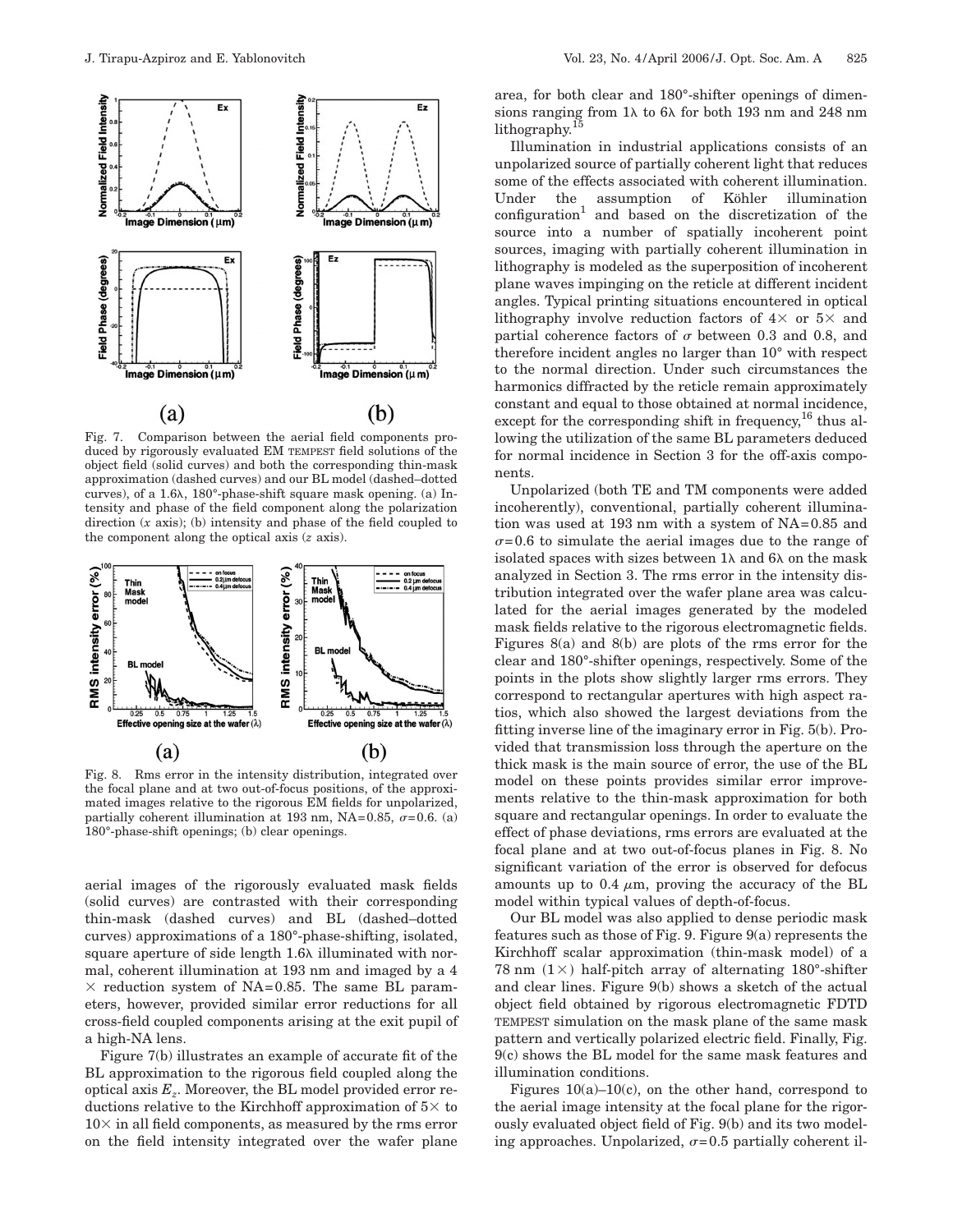

Fig. 9. (a) Kirchhoff scalar approximation (thin-mask model) of the field on the mask plane of a 78 nm (as measured at the wafer plane), half-pitch array of alternating 180°-shifter and clear line openings, with vertically polarized electric field at 193 nm. (b) Sketch of the actual object field obtained by rigorous electromagnetic FDTD TEMPEST simulation on the same mask. (c) BL model for the same mask features and illumination conditions. A crosssectional view of the mask field for each case along cut A is displayed at the bottom for clarity.



Fig. 10. Aerial image intensity results at the focal plane of a 78 nm (as measured at the wafer plane), half-pitch array of alternating 180°-shifter and clear mask lines with an unpolarized,  $\sigma$ =0.5, partially coherent illumination at 193 nm and NA=0.85. (a) Aerial image produced by the thin-mask approximation with an rms error of 50.97%. (b) Aerial image produced by the rigorously evaluated object field. (c) Aerial image produced by the BL model with an rms error of 4.63%.

lumination at 193 nm was used with a NA=0.85 imaging system. Figures 10(b), produced by the rigorously evaluated object field, and 10(c), corresponding to the BL model, show close agreement, with an rms error of only 4.63% due to the approximation. However, Fig. 10(a), obtained from the thin-mask approximation, produced a much higher rms error of 50.97% as compared with the actual image.

The cross-sectional planes marked in Fig. 10 by the lines A, B, C, and D are plotted in Figs.  $11(a)-11(1)$ . These views are plotted for the three aerial images at the focal plane (left) as well as at  $0.2 \mu m$  (center) and  $0.4 \mu m$ (right) defocus. All of the plots reveal a close overlap between the rigorous solutions and those obtained through the BL model, even at points close to the line ends. This improved modeling accuracy appears to be independent of the pitch value according to the plot in Fig. 12 of the rms error measured for different pitches at the wafer plane.

As a final example of our model performance on square corners, the mask pattern of Fig. 13 is analyzed. As before, Fig. 13(a) depicts the Kirchhoff scalar approximation of the field on the mask plane of a 79 nm (as measured at the wafer plane) half-pitch array of alternating 180° shifter and clear lines that form a 90° corner. Figure 13(b) illustrates the actual object field with vertically polarized electric field at 193 nm, obtained by rigorous electromagnetic FDTD TEMPEST simulation on the same mask. Figure 13(c) represents the BL model for the same mask features and illumination conditions.

Aerial image intensity results at the focal plane for the mask pattern of Figs.  $14(a)-14(c)$  were calculated for unpolarized light and an imaging system of  $\sigma$ =0.4, partially coherent illumination at 193 nm, and NA=0.85. The enhanced modeling accuracy due to the boundary layer can



Fig. 11. Cross-sectional view along the cuts of Fig. 10:  $(a)$ – $(c)$  cut A; (d)–(f) cut B, (g)–(i) cut C, (j)–(l) cut D. Figures on the lefthand side show the image at the focal plane; figures at the center and right-hand side display the effect of defocus at  $0.2 \mu m$  outof-focus and 0.4  $\mu$ m out-of-focus, respectively.



Fig. 12. Rms error integrated over the wafer plane of periodic lines with different pitch dimensions, modeled by either the thinmask or the BL models.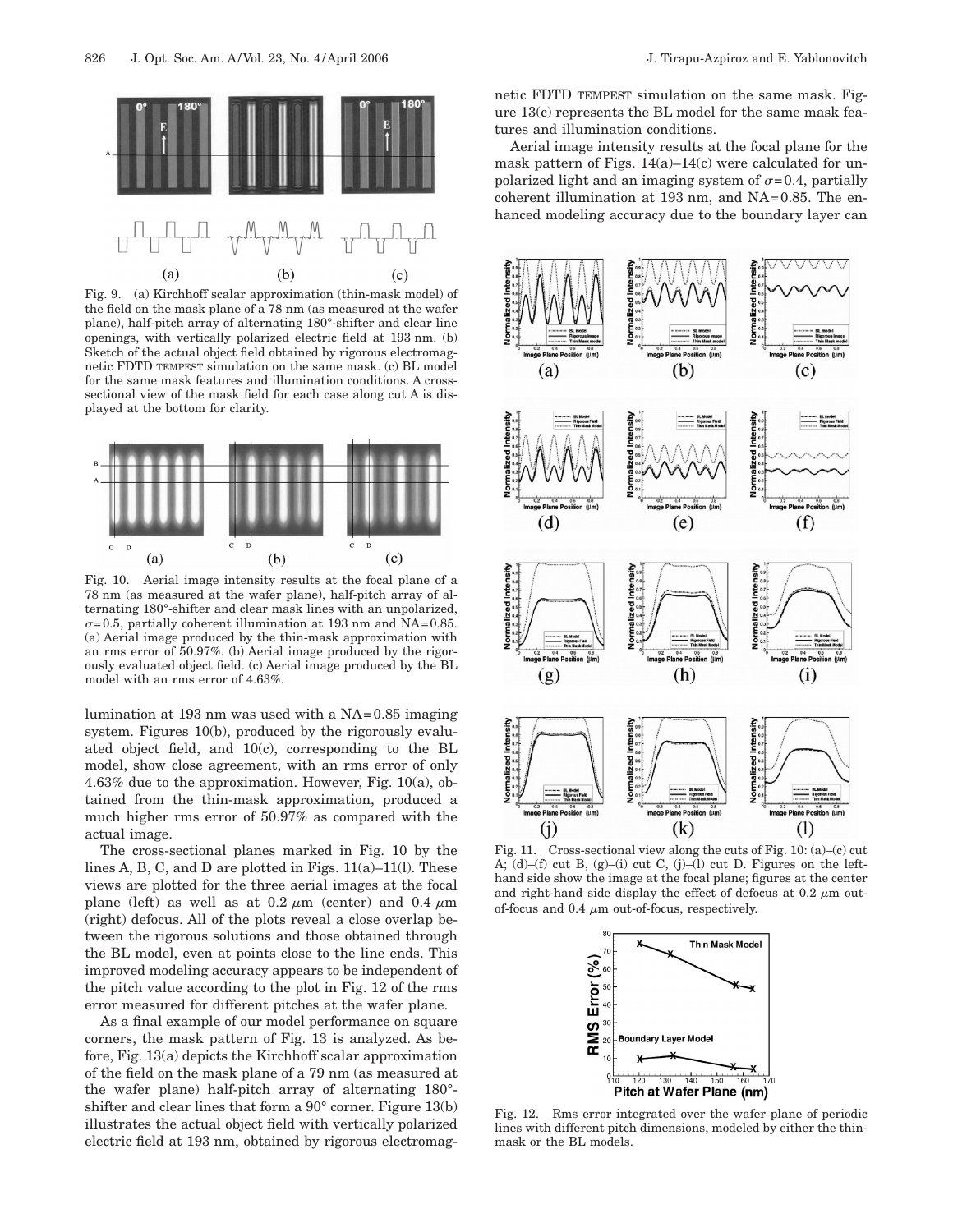Fig. 13. (a) Kirchhoff scalar approximation (thin-mask model) of the field on the mask plane of a 79 nm (as measured at the wafer plane), half-pitch array of alternating 180°-shifter and clear corner openings, with vertically polarized electric field at 193 nm. (b) Sketch of the actual object field obtained by rigorous electromagnetic FDTD TEMPEST simulation on the same mask. (c) BL model for the same mask features and illumination conditions.



Fig. 14. Aerial image intensity results at the focal plane of a 79 nm (as measured at the wafer plane), half-pitch array of alternating 180°-shifter and clear square corners with an unpolarized,  $\sigma$ =0.4, partially coherent illumination at 193 nm and NA =0.85. (a) Aerial image produced by the thin-mask approximation with an rms error of 56.78%. (b) Aerial image produced by the rigorously evaluated object field. (c) Aerial image produced by the BL model with an rms error of 3.28%.

be appreciated directly from the plots. Quantitatively, the aerial image produced by the thin-mask approximation exhibits an rms error of 56.78%, while that produced by the BL model shows an error of 3.28%.

## **5. CONCLUSION**

The physical theory of diffraction is a technique developed to correct for edge effects in the application of the physical-optics approximation on high-frequency scattering by perfectly conducting surfaces. It considers the effect of the edges as arising from some "fringe" line currents flowing along the object border. Lithographic reticles, however, cannot be regarded as perfect conductors given the finite index of refraction of the chrome layer at the operational wavelength, so a similar "fringe" edge-field concept was explored to account for the electromagnetic effects.

For rectangular apertures on both perfectly conducting plates and more realistic chrome layers of finite thickness and refractive index, we observed how the relative errors of the real and imaginary components of the field on the wafer follow an inverse law on the opening mean width and height, respectively. This allowed us to reduce the model to a simple boundary layer of fixed width and transmission coefficient. The proposed model, therefore, consists of a sophisticated version of the Kirchhoff approximation, simply adding a boundary layer to every

edge, which greatly improves the accuracy of aerial image computation in photolithography simulations at a reasonable computational cost.

## **APPENDIX A: FRINGE FIELD ERROR IN OPTICAL LITHOGRAPHY**

The fringe fields due to an aperture on a conducting plate can be expressed as<sup>9</sup>

$$
\mathbf{E}^{\text{FR}} = -\eta \hat{\mathbf{r}} \times \mathbf{H}^{\text{FR}}
$$
  
=  $-\eta \hat{\mathbf{r}} \times \int_{C'} 2[(-\mathbf{H}^{\text{inc}} \cdot \hat{\mathbf{1}}')\mathbf{F}(l', \hat{\mathbf{r}})$   
+  $\eta^{-1}(\mathbf{E}^{\text{inc}} \cdot \hat{\mathbf{1}}')\mathbf{G}(l', \hat{\mathbf{r}})]\frac{e^{ikr}}{4\pi r}d l',$  (A1)

where  $r = |\hat{\mathbf{r}} - \hat{\mathbf{r}}'|$  and the term between brackets represents the edge wave emanating from each differential element of the edge. This edge wave is a function of the incident electric and magnetic fields multiplied by the direction vector coefficients **F** and **G**, <sup>12</sup> which are trigonometric functions dependent on the incident point on the object boundary *l* and the observation direction **r**ˆ. The unit vector  $\hat{\mathbf{l}}'$  is tangent to the edge at every point. Assuming normal incidence, Eq. (A1) was applied to the aperture of Fig. 2. The result was then assumed to propagate through a  $4 \times$  optical projection system of NA<sub>0</sub>=0.85/4  $\sim$  0.2 at the entrance pupil, and the corresponding peak amplitude was measured at the center of the image plane as illustrated in Fig. 2. The propagation distance *r* to the entrance pupil, assumed well into the far field of the aperture, is much larger than the wavelength, while the aperture dimensions considered here are of the order of the wavelength. This allows us to approximate the observation direction by the glancing incident direction, which yields  $F \approx -1/2$  and  $G \approx 1/2$  after the singularities cancel out in Ufimtsev's formulation. Therefore, with the change of variables of  $f = r_x / NA$  and  $g = r_y / NA$  and dropping the constant phase factors, the image fields at the focal plane will be given by

$$
\mathbf{E}_{\text{image}}^{\text{FR}}(x, y) = -\eta \hat{\mathbf{r}} \times \hat{\mathbf{x}} \left\{ H_o 2h \text{NA}^2 \int \int_{\beta^2 + g^2 \le 1} \cos(\pi \text{NA} g w) \right.
$$

$$
\times \text{sinc}(\pi \text{NA} f h) e^{jk(fx+gy)} df dg \frac{E_o}{\eta} 2w \text{NA}^2
$$

$$
\times \int \int_{\beta^2 + g^2 \le 1} \cos(\pi \text{NA} f h) \text{sinc}(\pi \text{NA} g w) e^{jk(fx+gy)} df dg.
$$
(A2)

To first-order approximation, one can consider  $cos(\pi N\text{A}gw)$ ,  $sinc(\pi N\text{A}fh)$ ,  $cos(\pi N\text{A}fh)$  and  $sinc(\pi N\text{A}gw)$  $\sim$  1 within the integration limits of Eq. (A2), which is a reasonable approximation for small numerical apertures such as the one on the object side for imaging systems of high reduction factors. This approximation yielded the following expression of the fringe field at the image plane: